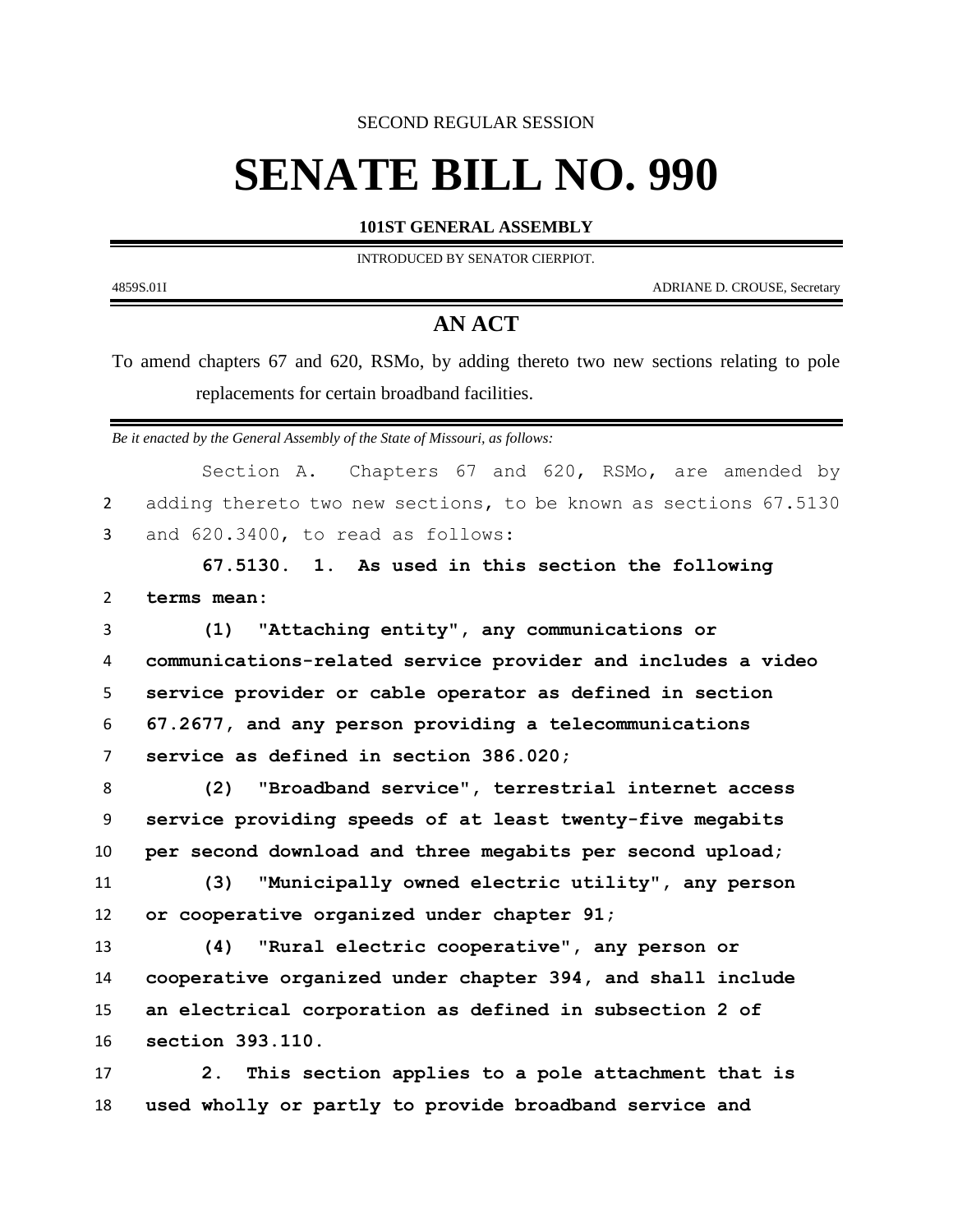**SB 990** 2

 **affixed by an attaching entity to a pole owned and controlled by a rural electric cooperative or a municipally owned electric utility. This section does not apply to a pole attachment regulated by the Federal Communications Commission under 47 U.S.C. Section 224.**

 **3. Notwithstanding any other provision of law to the contrary, where an attaching entity attaches facilities to the pole of a municipally owned electric utility or rural electric cooperative, such municipally owned electric utility or rural electric cooperative shall in no event pass on to the attaching entity the costs of removing and replacing a pole:**

 **(1) Designated for replacement based on the pole's noncompliance with an applicable safety standard;**

 **(2) Designated for replacement within two years of the date of its actual replacement for any reason unrelated to the attaching entity's request for attachment; or**

 **(3) That the municipally owned electric utility or rural electric cooperative would have needed to replace at the time of replacement even if a new attachment were not made.**

 **620.3400. 1. As used in this section the following terms mean:**

 **(1) "Application", an application made under subsection 3 of this section for an eligible pole replacement reimbursement;**

 **(2) "Eligible pole replacement", the removal of an existing utility pole and replacement with a new utility pole in order to accommodate the attachment to such new utility pole of facilities used in whole or in part by a retail provider of qualifying broadband service to provide qualifying broadband service access to residences or**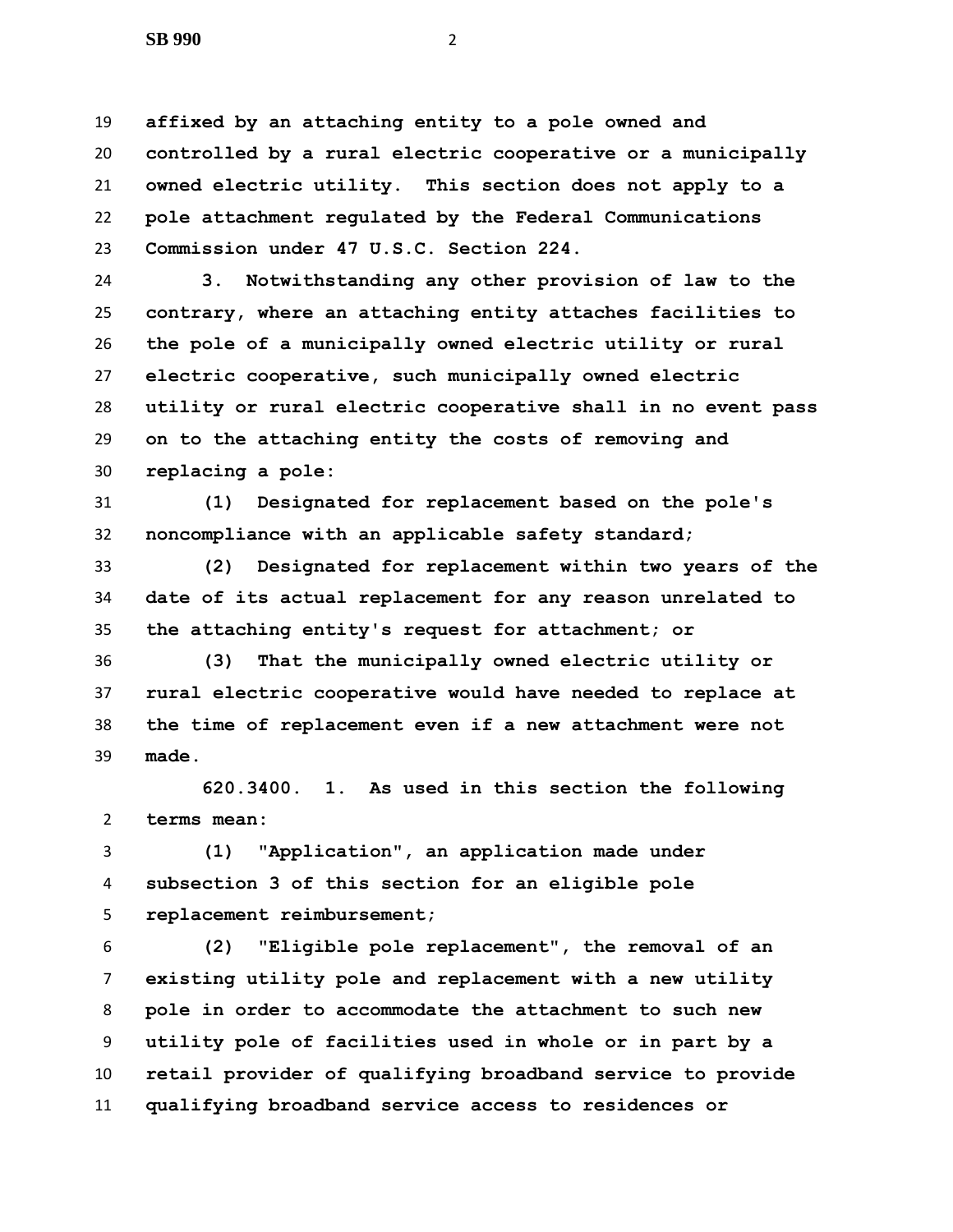**SB 990** 3

 **businesses in an unserved area. Such term does not include the removal and replacement of a utility pole in order to accommodate facilities used only for the provision of wholesale service and not used by the owner of such facilities or its affiliate to provide qualifying broadband services directly to residences or businesses;**

 **(3) "Eligible pole replacement cost", the actual and reasonable costs paid or incurred, by the person responsible for such costs, to perform an eligible pole replacement, and not reimbursed through any other state or federal broadband grant program. Such term shall include the amount of any expenditures to remove and dispose of the existing utility pole, to purchase and install a replacement utility pole, and to transfer any existing facilities to the new pole. Such term shall further include the costs of reimbursing another party for the costs of performing an eligible pole replacement, when paid or incurred by the person responsible for such costs. Such term shall not include costs paid or incurred to perform an eligible pole replacement by a party who is not responsible for such costs, and which are charged or passed along to the responsible party;**

 **(4) "Pole", any pole used, wholly or partly, for any wire communications or electric distribution, irrespective of who owns or operates the pole;**

 **(5) "Pole in an unserved area", a pole in a location in which terrestrial, fixed internet access providing speeds of at least twenty-five megabits per second download and three megabits per second upload is unavailable according to the latest broadband availability data made available by the Federal Communications Commission at the time of a request by a retail broadband service provider to attach facilities to a pole in such location. Notwithstanding the foregoing,**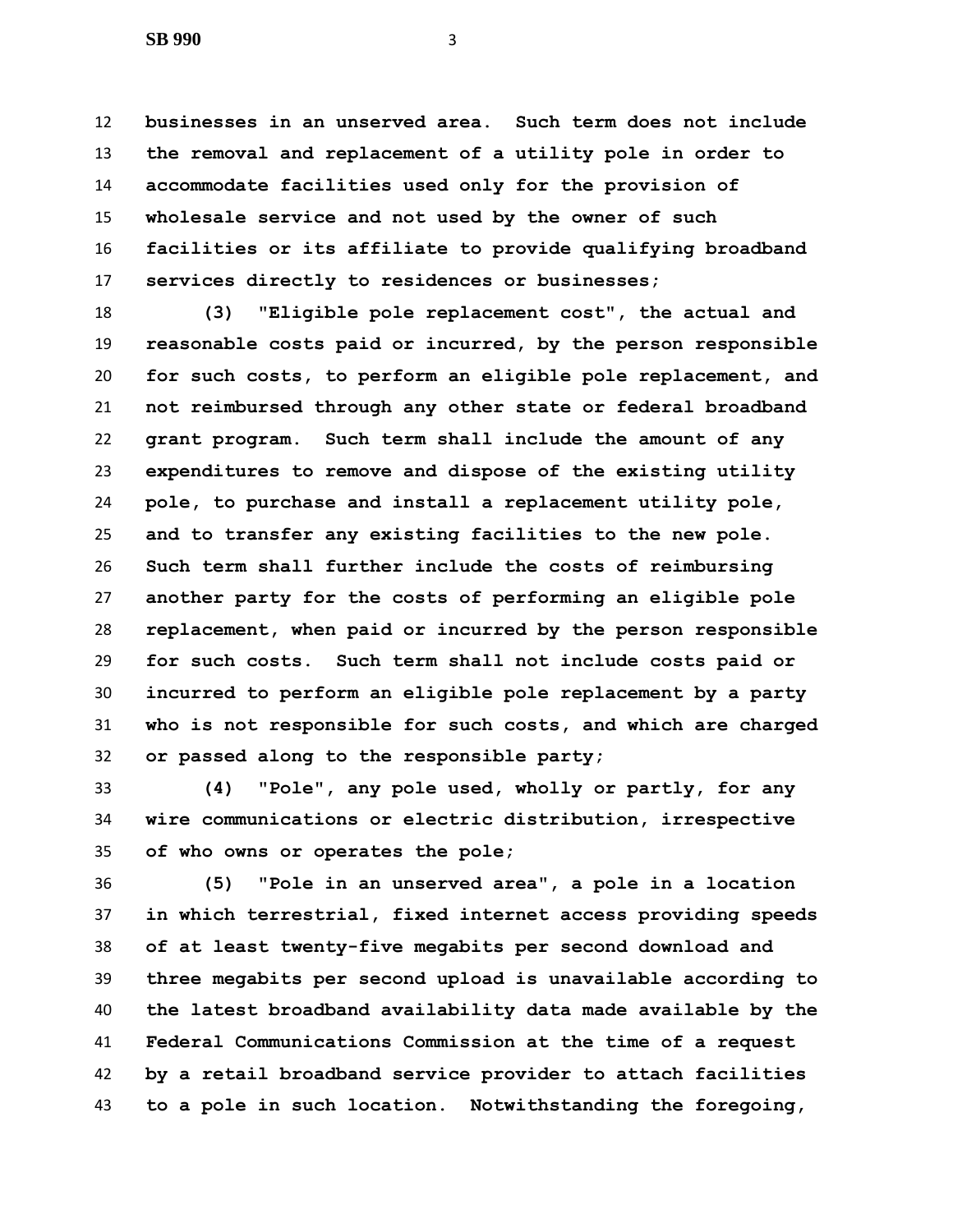**for purposes of an application for reimbursement under this section, an area is not considered unserved if a person other than the applicant is subject to a binding commitment to deploy qualifying broadband service to such area and has not defaulted on such commitment. With respect to an application for reimbursement under this section by a recipient of a federal or state grant to deploy broadband service, such term means a location in which the conditions of such grant limit its availability to areas lacking access to internet access providing speeds of at least twenty-five megabits per second download and three megabits per second upload;**

 **(6) "Pole owner", a person who owns or controls a pole; (7) "Pole replacement fund", the broadband pole replacement fund established under subsection 2 of this section;**

 **(8) "Pole replacement program", the Missouri broadband pole replacement program established under subsection 3 of this section;**

 **(9) "Qualifying broadband service", a retail wireline or wireless broadband service capable of delivering internet access at speeds of at least one hundred megabits per second download and upload, and with latency at a level sufficient to permit real-time, interactive applications;**

 **(10) "Reimbursed through any other state or federal broadband grant program", with respect to a pole replacement cost that a party incurring or paying such cost has received or is entitled to receive reimbursement for such cost under the terms of a state or federal grant program for the deployment of broadband facilities, whether through a specific reimbursement for such cost or through support payments that equal or exceed such party's actual deployment**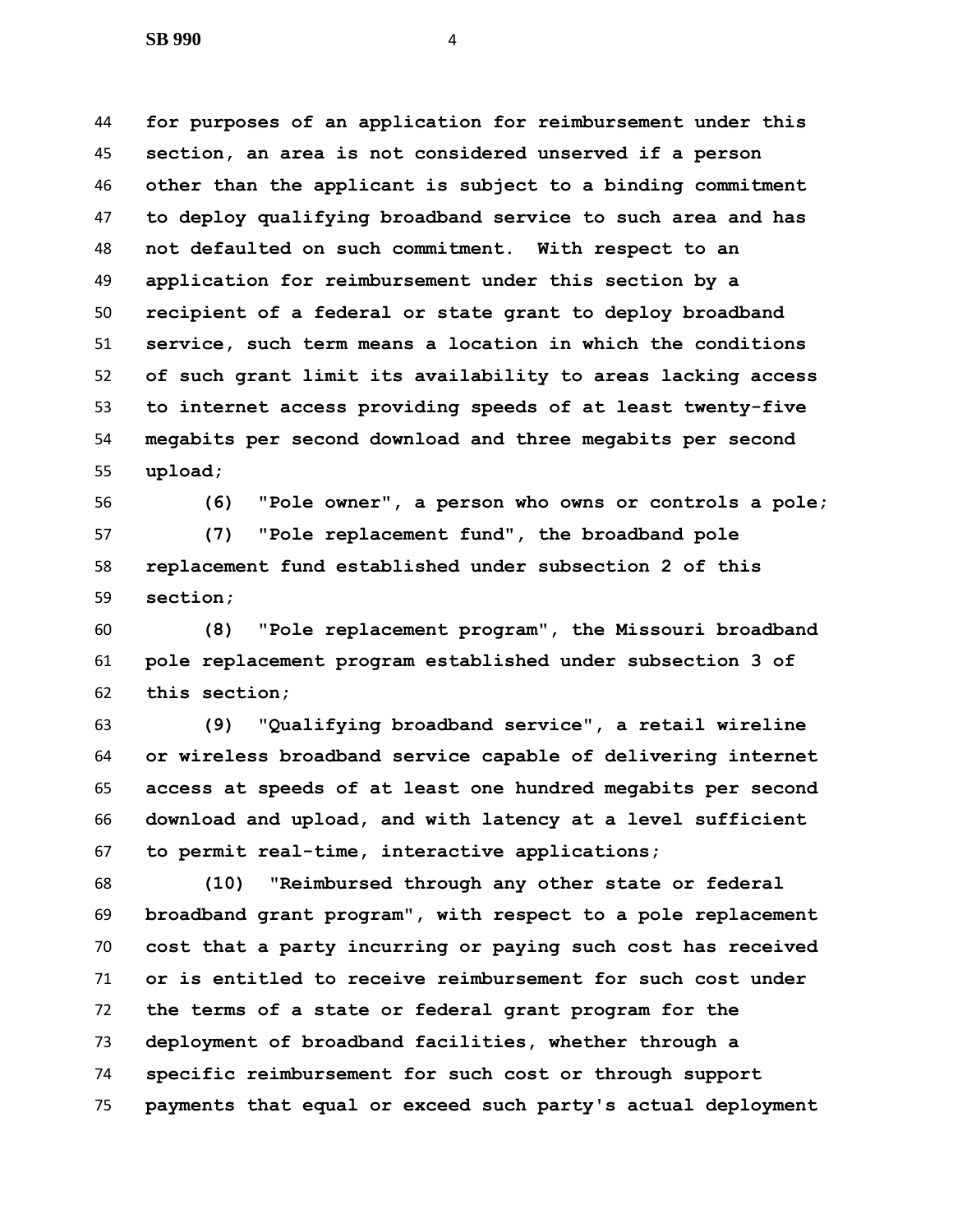**costs inclusive of any pole replacement costs. Such term does not include the receipt of a grant that covers only a portion of the grant recipient's actual deployment costs inclusive of pole replacement costs where the grant recipient pays or incurs pole replacement costs using its own funds.**

 **2. (1) There is hereby created in the state treasury the "Broadband Pole Replacement Fund", which shall consist of all moneys collected under this section. The state treasurer shall be custodian of the fund. In accordance with sections 30.170 and 30.180, the state treasurer may approve disbursements. Notwithstanding the provisions of section 33.080 to the contrary, any moneys remaining in the fund at the end of the biennium shall not revert to the credit of the general revenue fund. The state treasurer shall invest moneys in the fund in the same manner as the other funds are invested. Any interest and moneys earned on such investments shall be credited to the fund. Moneys in the fund may only be used in a manner consistent with federal law.**

 **(2) Subject to appropriation, the following moneys may be transferred into the fund: any funds appropriated by the general assembly, including from federal funds, and grants, gifts, and contributions made directly to the fund.**

 **(3) Moneys in the fund shall be solely used by the department of economic development to provide reimbursements to qualified applicants under this section, and for administration of the provisions of this section.**

 **3. (1) There is hereby established the Missouri broadband pole replacement program within the department of economic development. The department shall administer and provide staff assistance for the program. The department**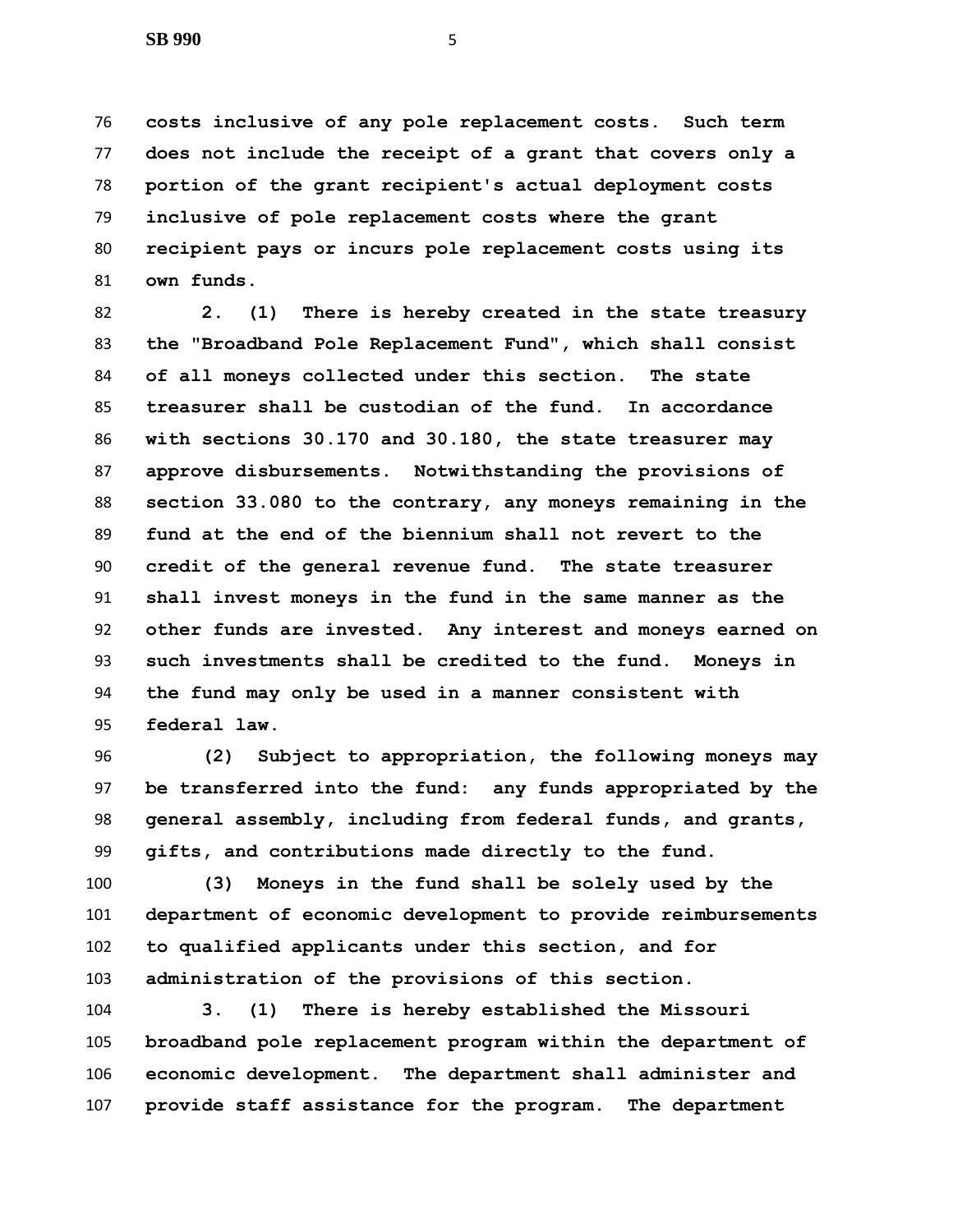**shall be responsible for receiving and reviewing applications for pole reimbursements, for conducting final review of completed applications, and for awarding program reimbursements.**

 **(2) The director of the department of economic development shall promulgate rules that are reasonable and necessary to implement and administer the provisions of this section. Any rule or portion of a rule, as that term is defined in section 536.010, that is created under the authority delegated in this section shall become effective only if it complies with and is subject to all of the provisions of chapter 536 and, if applicable, section 536.028. This section and chapter 536 are nonseverable and if any of the powers vested with the general assembly pursuant to chapter 536 to review, to delay the effective date, or to disapprove and annul a rule are subsequently held unconstitutional, then the grant of rulemaking authority and any rule proposed or adopted after August 28, 2022, shall be invalid and void.**

 **(3) The general assembly shall appropriate, from payments received by the state from the federal Coronavirus State Fiscal Recovery Fund established in 42 U.S.C. 802, the sum of one hundred million dollars for the pole replacement program, subject to subdivision (4) of this subsection.**

 **(4) The department of economic development shall take all steps necessary to include funding for the pole replacement program in any state application and grant plan submitted for payments from the federal Coronavirus Capital Projects Fund established in 42 U.S.C. 804. Any payments made to the state from the Coronavirus Capital Projects Fund that are approved for the pole replacement program shall be**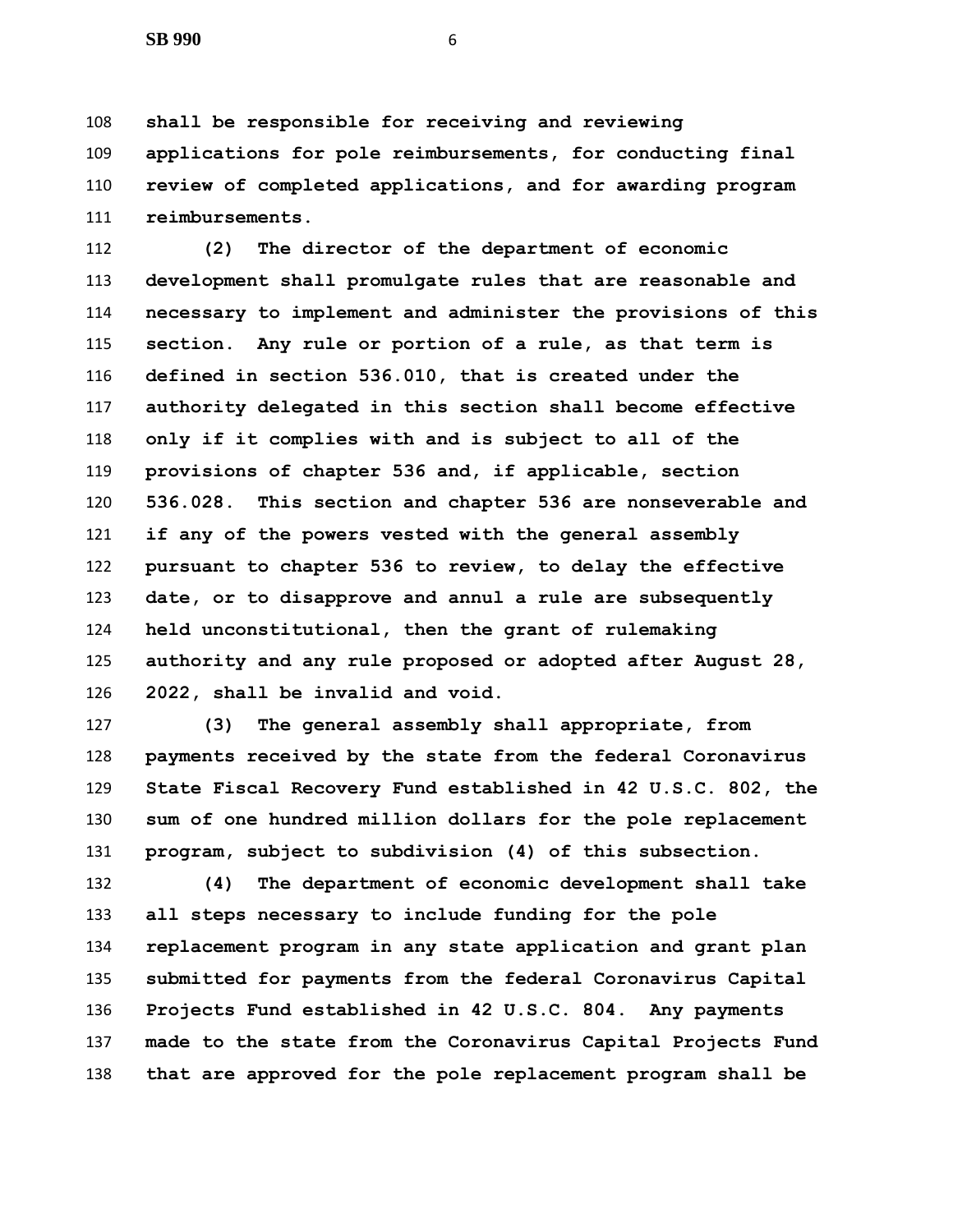**treated as an offsetting collection to the amount appropriated under subdivision (3) of this subsection.**

 **(5) The department of economic development shall award pole reimbursements under the pole replacement program using funds available for this purpose in the broadband pole replacement fund.**

 **(6) A pole owner or a provider of qualifying broadband service who pays or incurs the costs of removing and replacing an existing pole in an unserved area, for the purpose of accommodating the attachment of an eligible broadband facility, may apply to the department of economic development for a reimbursement award. Within sixty days of receipt of a completed application establishing the eligibility of such costs for reimbursement, and to the extent that funds are available in the broadband pole replacement fund, the department of economic development shall issue a pole reimbursement under the pole replacement program for up to:**

 **(a) Fifty percent of the eligible pole replacement costs paid or incurred by the applicant or four thousand dollars, whichever is less, for the pole replaced; and**

 **(b) One hundred percent of the documented and reasonable administrative expenses incurred by the applicant in preparing and submitting the reimbursement application, including expenses charged by a pole owner under subdivision (11) of this subsection, of an amount not to exceed five percent of the eligible pole replacement costs in the application.**

 **(7) A pole reimbursement awarded by the department of economic development under the pole replacement program shall be paid not later than thirty days after the date of issuance. The department of economic development shall**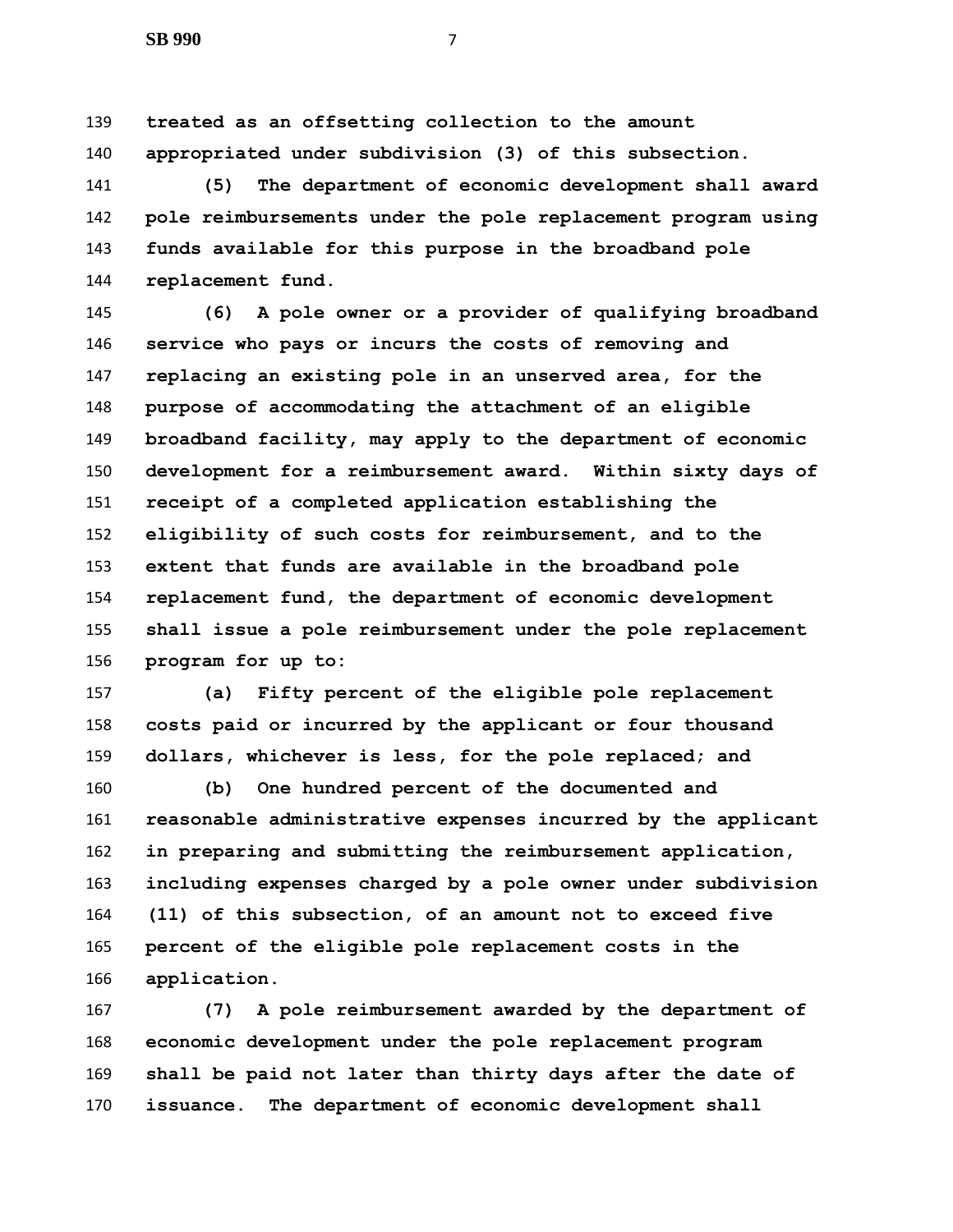**provide notice of a reimbursement award to the pole owner and the retail broadband service provider attaching the eligible broadband facility.**

 **(8) Not later than sixty days after the broadband pole replacement fund receives funds for the purpose of providing pole replacement reimbursements to qualified applicants, the department of economic development shall publish a form application for pole replacement reimbursements that shall require each applicant for reimbursement to provide:**

 **(a) Information sufficient to establish the number, cost, and eligibility of pole replacements and the identity of the retail broadband service provider attaching the eligible broadband facilities;**

 **(b) Documentation sufficient to establish that the pole replacements have been completed or will be completed not later than the ninetieth day after the issuance of a pole reimbursement;**

 **(c) The amount of reimbursement requested and any grant funding or accounting information required to justify the amount of the request;**

 **(d) A statement that the costs for which reimbursement is requested have not been reimbursed through any other state or federal broadband grant program;**

 **(e) A notarized statement from an officer or agent of the applicant that the contents of the application are true and accurate and that the applicant accepts the requirements of paragraphs (a) and (b) of subdivision (9) of this subsection, and subdivision (10) of this subsection as a condition of receiving an award of program reimbursement; and**

 **(f) Any other information the department of economic development considers necessary for final review, award, and payment of program reimbursements.**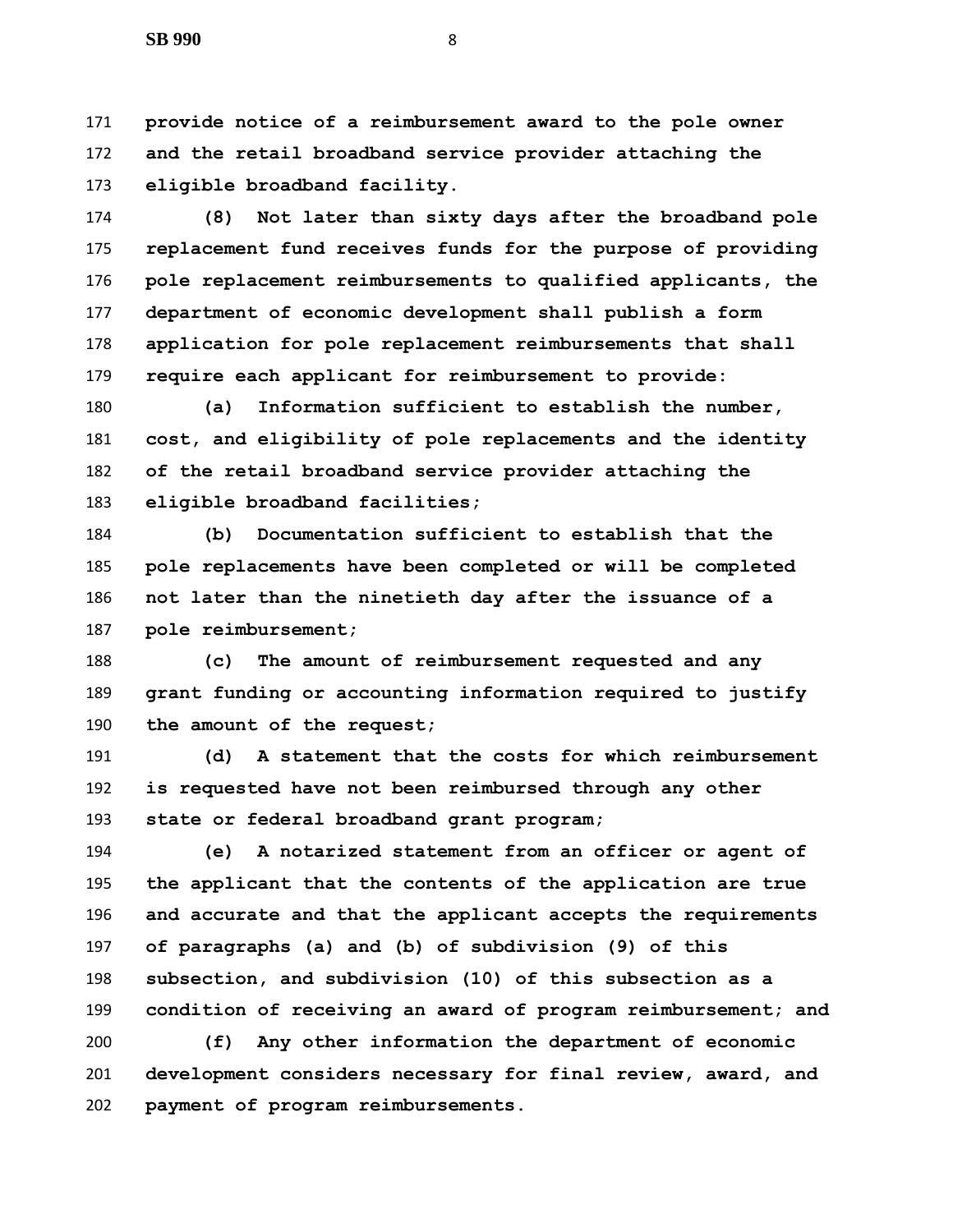**(9) As a condition of receiving an award of program reimbursement:**

 **(a) An applicant shall certify the applicant's compliance with the requirements of this section; and**

 **(b) An applicant that is a pole owner may not include in any rates or fees charged for the owner's services an eligible pole replacement cost:**

**a. Reimbursed by the program;**

 **b. Paid for by a qualifying broadband service provider; or**

**c. Funded by another grant source.**

 **(10) If the department of economic development finds on substantial evidence after notice and opportunity to respond that a recipient of funds under this section has materially violated the requirements of this section with respect to reimbursements or portions of reimbursements, the state treasurer may direct the recipient to refund the reimbursement or such portions of the reimbursement with interest at the applicable federal funds rate, as specified by section 400.4A-506, to the broadband pole replacement fund or the state general revenue fund.**

 **(11) If a retail broadband service provider incurs eligible pole replacement costs relating to a pole replacement performed by the pole owner, the owner shall coordinate with the provider to supply all information necessary for the provider to promptly complete and submit an application under this section. A pole owner may charge the provider the documented and reasonable administrative expenses incurred by the pole owner for assistance, in an amount not to exceed five percent of eligible pole replacement costs. The provider may seek reimbursement of costs in accordance with subdivision (6) of this subsection.**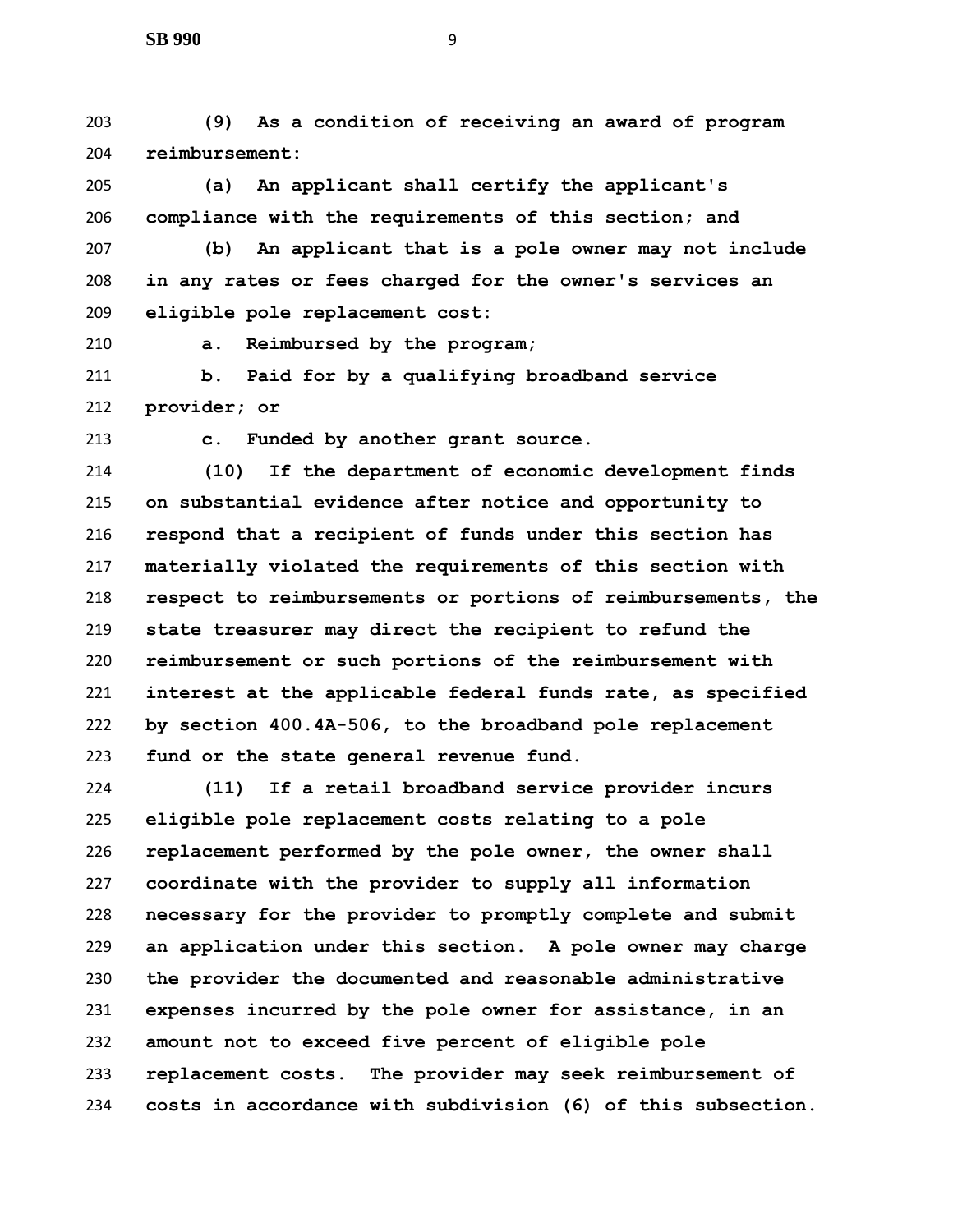**(12) The department of economic development shall award and shall fund pole reimbursements until funds available for that purpose in the broadband pole replacement fund are no longer available.**

 **(13) Any application pending at the exhaustion of the money in the broadband pole replacement fund shall be deemed denied. The application may be refiled if sufficient funds are later made available in the fund.**

 **(14) Not later than the sixtieth day after the date the broadband pole replacement fund receives money for the pole replacement program, the department of economic development shall maintain and publish on the department of economic development's internet website:**

 **(a) Statistics on the number of applications received, processed, and rejected by the program;**

 **(b) Statistics on the size, number, and status of reimbursements awarded by the program, including the retail broadband service providers and pole owners receiving reimbursements; and**

 **(c) The estimated amount of money remaining in the broadband pole replacement fund.**

 **(15) Not later than the first anniversary after the broadband pole replacement fund receives funds for the purpose of providing pole replacement reimbursements, the state auditor shall audit the fund and the administration of the pole replacement program.**

 **(16) Not later than one year after the date that the amount transferred to the broadband pole replacement fund is exhausted, the director of the department of economic development shall identify, examine, and report on the deployment of broadband infrastructure and technology**